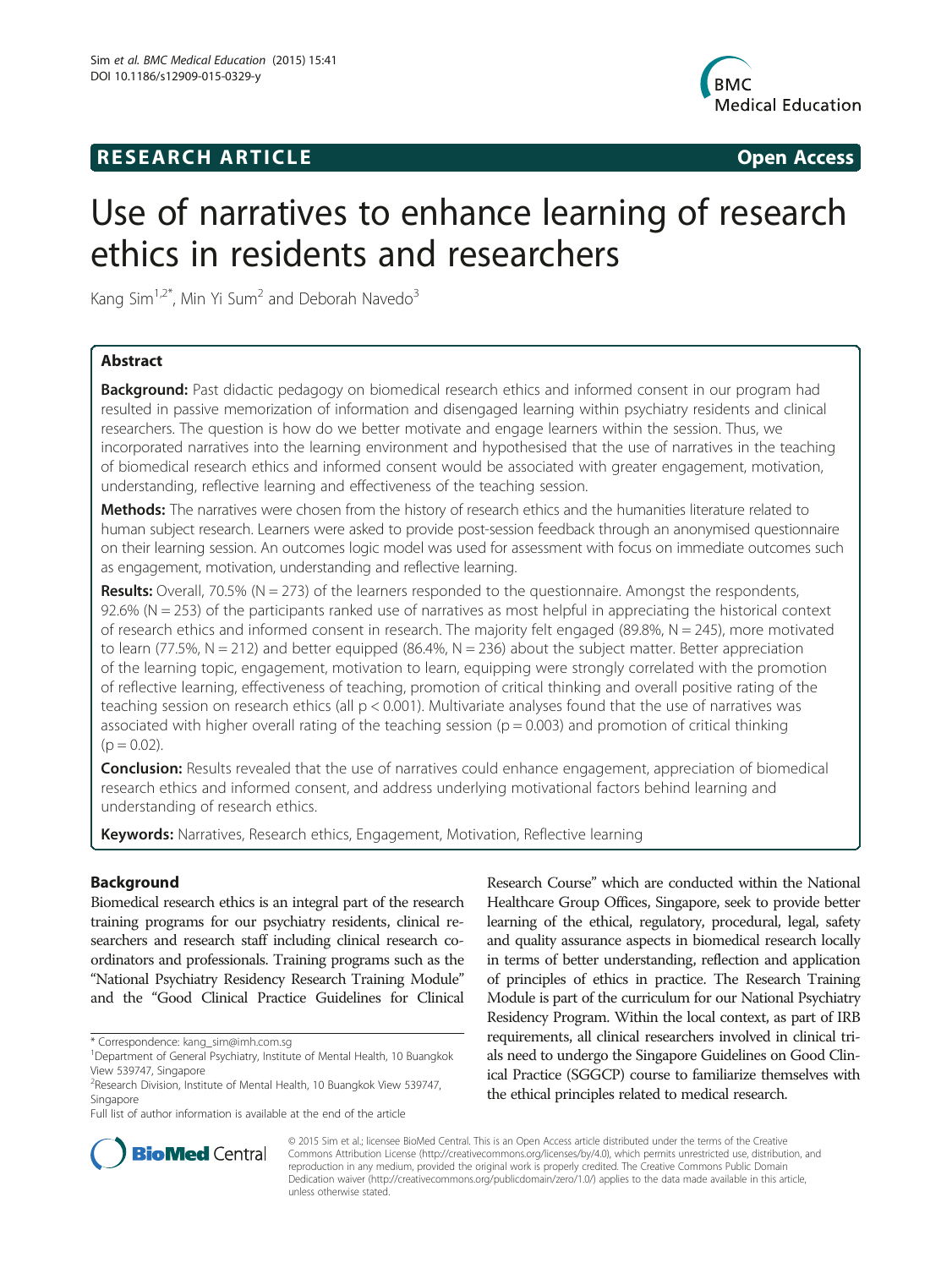There are several learning needs of the learners for such a research module. There is a need to be able to understand the rationale for current research ethics guidelines, appreciate the relationship of informed consent to broader ethical guidelines such as the Belmont report, Declaration of Helsinki, and to articulate and consider the elements of informed consent within research protocols. However, observations by the teaching faculty found that past didactic pedagogy on specific topics such as "Research Ethics and Informed Consent" had resulted in passive, disengaged and unmotivated learners within a dry knowledge context, which in turn led to ineffective application of ethical principles to practice. Informal conversations with these learners had revealed the consistent theme that past learners were not able to see the relevance and congruence of ethical principles to their own clinical contexts, background and past experience in research.

The goals of these teaching sessions on Research Ethics and Informed Consent are: (1) to better engage and motivate participants in the learning about research ethics such that there is better understanding, reflection, and application of research ethical principles, (2) to understand the relevance of this historical background to clinical and research setting of the residents, researchers and research staff, and (3) to reflect on the components and zeitgeist of informed consent process which is more than just a form.

#### Theories of learning

The learners come from diverse backgrounds varying from psychiatry residents, researchers who are mainly clinicians, and research staff including research office staff, and staff from clinical research organisations, and thus they bring to the session varied levels of prior research experience. However, they would all be considered adult learners with relevant learning preferences and needs. As adult learners [[1\]](#page-5-0), they need to know the rationale of learning what they are learning, in this instance, research ethics and informed consent (question of why it is relevant). They should be able to activate their prior knowledge in terms of linking the topic to their past and present experiences of having been involved in research protocols and recruitment of subjects in research studies and clinical trials (question of how is it relevant). The adult learners are imbued with a sense of readiness to learn and entrusted with selfdirected learning. In the context of understanding the why and how of relevance, there is then a natural motivation to pursue and to learn more about the learning topic (acquisition of what is relevant).

The constructivist theory of learning [\[2\]](#page-5-0) has parallels with adult learning principles outlined above in that both theories of learning are concerned about the context of learning and the learner's readiness to learn. Constructivism focuses on the learner's experiences and allows for the information to be reflected upon, processed, organized and

constructed into new ideas or concepts in the process of learning. In terms of motivation to learn, the learners need to be able to see the discrepancy or gap between the relevance and amount of history behind the current ethical frameworks, regulatory and quality assurance processes and determine their own level of understanding at this juncture [\[3\]](#page-5-0). Motivation to learn is then a function of the drive to attend to the individual's perceived need in the relevant context of the research module. This would then lead the learner to make decisions about engagement in specific learning activity which is related to the expectation of enhanced understanding of biomedical research (expectancy), ability of activity to improve functioning as a biomedical researcher (instrumentality), and overall personal satisfaction (valence) [\[4](#page-5-0)]. In this context, narratives potentially allow the adult learner to understand, apply, and evaluate the relevance (why, how, what) of the case stories told, and to further create the meanings of these narratives for themselves.

#### Use of narratives in teaching research ethics

Whilst narratives can be considered as a phenomenon or method, our focus is on the former in this study. People by nature lead storied lives and tell and retell their stories as they reflect and explain themselves to others including their dilemmas [\[5\]](#page-5-0). In contrast to logical scientific knowledge which attempts to clarify universal truths by transcending the individual, narrative knowledge seeks to illuminate universal truths by understanding the individual [[6\]](#page-5-0). The focus of narrative is on the personal human experience, is wholistic and has an important place in literature and social sciences [\[5\]](#page-5-0). Although narratives have been increasingly used in medical education, there is sparse literature on its specific use in the teaching of biomedical research ethics [\[7](#page-5-0)].

Using narratives in teaching biomedical ethics is pertinent and significant based on several considerations. Narratives tell of how people change over time including character and moral development. This allows us to enter the lived experiences of the characters within narratives and understand and share in their dilemmas and struggles, which fits well with ethical considerations in real life within the biomedical context [\[7\]](#page-5-0). How someone listens to the narratives and provides alternative narratives can allow a mental frame to develop for contemplation of a wider or smaller range of options for different ethical issues. In one sense, narratives are stories which organize and evaluate the world hence their appropriate use can lend contextual relevance and teach us helpful principles from the history of research ethics including issues such as vulnerable populations, respect for the person [\[8\]](#page-5-0). In addition, they teach us what to look for and what can be ignored, what to value and hold in contempt [\[9](#page-5-0)], hence they can give ethical insight and wisdom through case histories regarding ethical decision making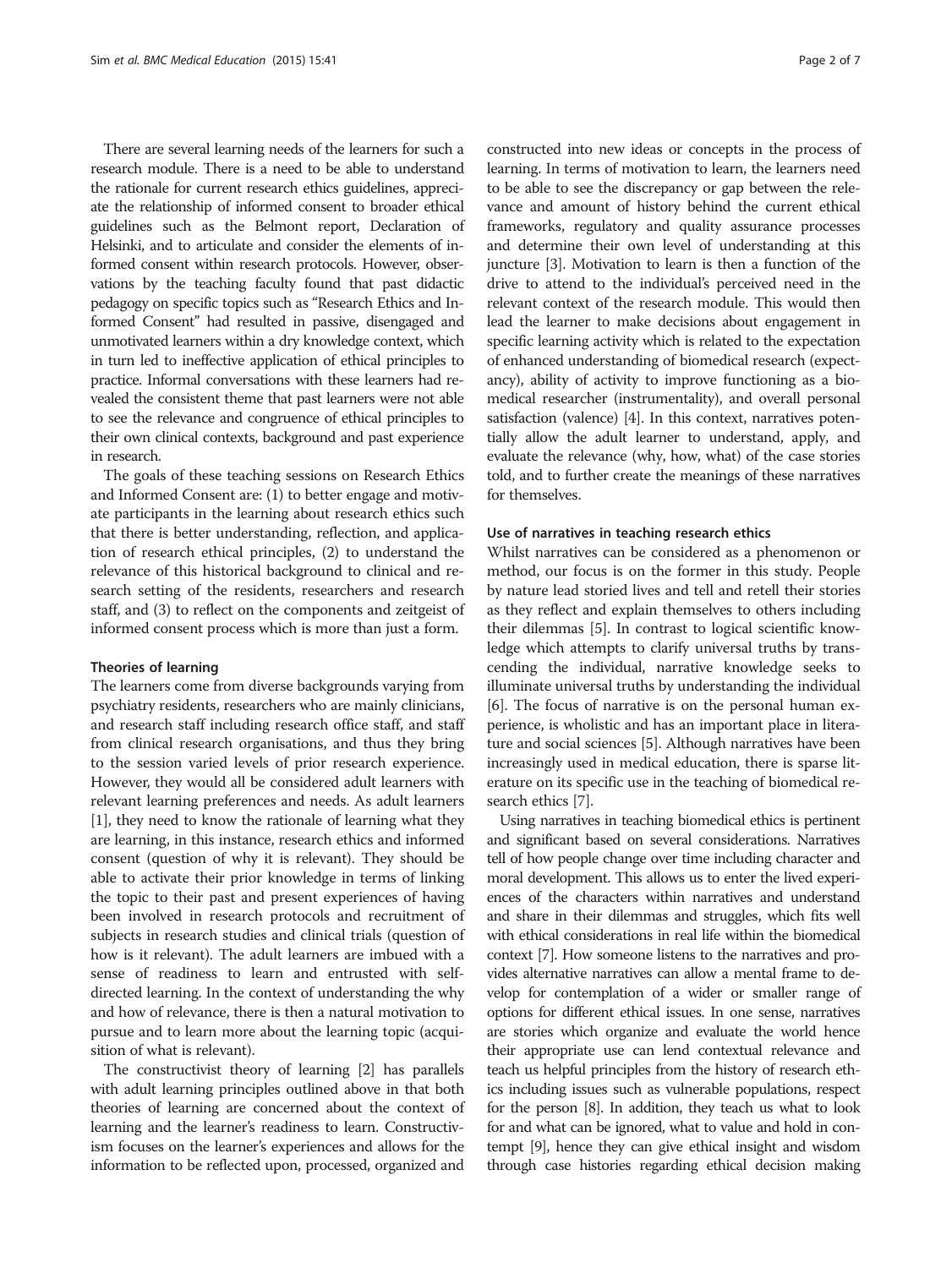and the factors to be taken into consideration. Narratives reflect culture and their value is in giving clarity without betraying the complexity of life in flux [\[10\]](#page-5-0). This can give balance in the context of biomedical research ethics where there are often inter-related and interactive elements to be considered in the context of the research population and humanistic factors, protocol, funding body, researchers and regulatory body.

Importantly, they give human voice to what is said [[11](#page-5-0)] and brings us back to the personal and inter-personal aspects of biomedical research and not lose the "person" in the process of scientific scrutiny and analyses. They also allow the learner to make sense of the story as they create and construct meaning on their own thus making static bioethical principles come alive [\[7](#page-5-0)].

#### Aim and hypothesis

For these reasons, narratives were incorporated into the learning environment and teaching topic on "Research ethics and informed consent". In light of the scant literature on the use of narratives in teaching of biomedical research ethics, we sought to investigate whether the use of narratives could enhance engagement and motivation to learn research ethics in this study. Based on these potential benefits of using narratives in research ethics teaching, we hypothesised that the use of narratives in the teaching of biomedical research ethics and informed consent would be associated with greater engagement, motivation, understanding of topic, reflective learning and perceived effectiveness of the teaching session.

#### **Methods**

An update of the research training module was planned and implemented for all of the learning groups using the narrative approach. The efficacy was evaluated by surveying the participants with focus on immediate outcomes following the teaching session.

## Teaching session

The teaching session on Research Ethics and Informed Consent was part of the research training module within the "National Psychiatry Residency Training Program" and the "Good Clinical Practice Guidelines" course organised by the National Healthcare Group Cluster Offices. The psychiatry residents within the former course were all in their second year of training and had exposure to research projects either in earlier or current postings. The participants in the latter course were researchers and staff from the research office or clinical research offices and who were actively involved in research projects or clinical trials in their course of work.

## Use of narratives

The outcomes logics model [\[12](#page-5-0)] was adapted for our study, and included inputs, activities, outputs, outcomes and impact (see Table 1). Four narratives that were incorporated into the teaching session were garnered from the history of research ethics related to the Nuremberg Code (Nazi experiments conducted during the Second World War), Belmont Commission report (Tuskegee syphilis project) and from the literature related to human subject research (stories of Henrietta Lacks and Jesse Gelsinger). These stories were incorporated and

| <b>Inputs</b>                                                                     | Outputs                                                                                                                        |                                                                                                | Outcomes - Impact                                                                                                        |                                                                                                                                            |
|-----------------------------------------------------------------------------------|--------------------------------------------------------------------------------------------------------------------------------|------------------------------------------------------------------------------------------------|--------------------------------------------------------------------------------------------------------------------------|--------------------------------------------------------------------------------------------------------------------------------------------|
|                                                                                   | <b>Activities</b>                                                                                                              | Participation                                                                                  | <i><b>Immediate</b></i>                                                                                                  | <i><b>Intermediate</b></i>                                                                                                                 |
| -Funding from NHG<br>Headquarters/Education<br>and Research Development<br>Office | -Use of narratives                                                                                                             | -Overall number<br>of learners from<br>psychiatry residency<br>program and research<br>offices | -Better engagement and<br>motivation to learn<br>compared to before the<br>teaching session                              | -Greater involvement in<br>research projects                                                                                               |
| -Faculty and staff time                                                           | -Support systems such as<br>administrative support to<br>publicise and organize the<br>session, and management<br>of logistics |                                                                                                | -Better engagement and<br>motivation to learn<br>compared to before the<br>teaching session                              | -Practical experience of<br>submission of protocols to IRB<br>with proper informed consent<br>description and<br>documentation             |
| -Facilities within learning<br>environment                                        | -Facilitated group<br>discussion                                                                                               |                                                                                                | -Increased understanding<br>of the background and<br>principles of biomedical<br>research ethics and<br>informed consent | -Continuous medical education<br>to appreciate history of<br>research ethics to inform<br>current research practice of<br>informed consent |
|                                                                                   | -Availability of tutor for<br>clarification of concepts                                                                        |                                                                                                | -Greater reflective learning                                                                                             |                                                                                                                                            |
|                                                                                   |                                                                                                                                |                                                                                                | -Overall better equipping<br>of the principles of<br>biomedical research ethics                                          |                                                                                                                                            |

Table 1 The Outcomes Logic Model for the teaching session for psychiatry residents and research staff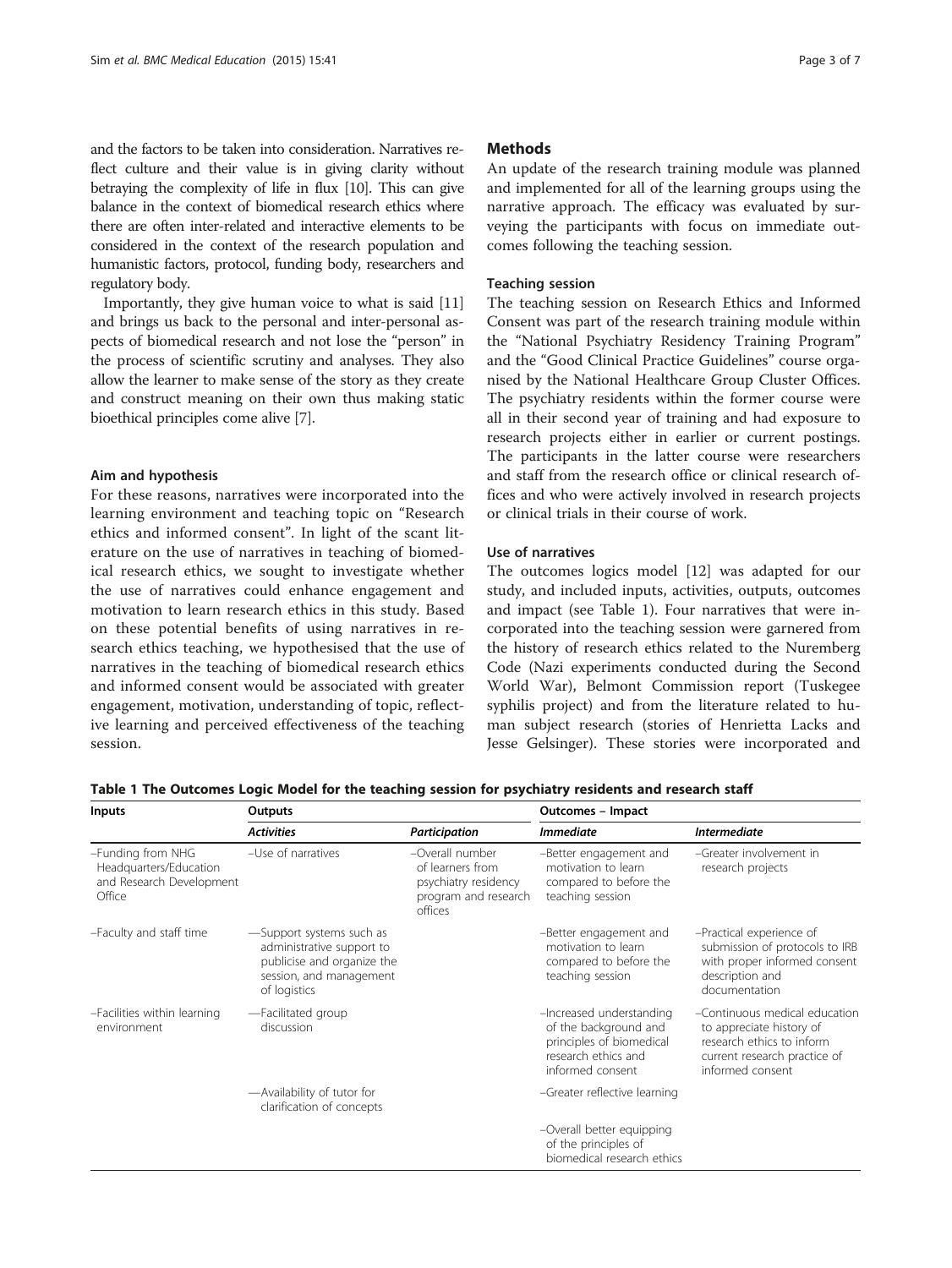interspersed within the teaching sessions lasting about 60 minutes and prominent themes relevant to breaches of ethical principles can be raised such as respect for autonomy, beneficence, non-maleficence, and distributive justice. During the ensuing facilitated interactive discussion about the stories shared, the whole learner group varying from 10 to 40 individuals was encouraged to reflect about the ethical issues of concern, breaches and observations regarding issues such as informed consent.

#### Anonymised questionnaire

An anonymised questionnaire, comprising of rated items and open ended questions, was designed and administered at the end of the teaching session and filling of the questionnaire by the learners was completely voluntary, hence, written informed consent was not obtained from participants to ensure their anonymity.

The majority of the relevant items in the questionnaire were rated along a 5 point Likert Scale from Strongly Disagree (1 point), Disagree (2 points), Neutral (3 points) to Agree (4 points) and Strongly Agree (5 points). The questions included items such as: (1) whether the narratives helped in appreciation and understanding of the topic, (2) whether learners felt more engaged, motivated and better equipped about the biomedical research principles after the teaching session when compared to before the teaching session, (3) promotion of reflective learning, critical thinking, and (4) effectiveness of teaching. The overall rating of teaching session on research ethics and informed consent was rated along a 6 point Likert scale from poor (1-2 points) to average (3-4 points) and excellent (5-6 points). The learners were also asked open ended questions about specific aspects of the teaching session that helped their learning as well as what they desired to see more being done to help with their learning.

#### Ethical approval

This study was approved by the cluster Institutional Review Board, National Healthcare Group Domain Specific Review Board (NHG DSRB) as an exempt study (NHG DSRB Ref: 2014/00422).

#### Results

Overall, 273 out of 387 (70.5%) learners responded to the questionnaire. Amongst the respondents (17 psychiatry residents and 256 researchers and research staff), 92.6% ( $N = 253$ ) of the participants agreed or strongly agreed that the use of narratives was most helpful in appreciating research ethics and informed consent in research. The majority agreed or strongly agreed to feeling engaged (89.8%,  $N = 245$ ), more motivated to learn  $(77.5\%, N = 212)$ , and better equipped  $(86.4\%, N = 236)$ about the subject matter.

Specifically, better appreciation of the learning topic, engagement, motivation to learn, equipping were strongly and respectively correlated with the promotion of reflective learning, effectiveness of teaching, promotion of critical thinking and overall positive rating of teaching session on research ethics (all p < 0.001) based on Pearson's correlation analyses. Compared with researchers and research staff, psychiatry residents felt that teaching with narratives was more effective  $(p = 0.033)$  and promoted better reflective learning  $(p = 0.001)$ . Multivariate linear regression analyses found that the use of narratives was associated with higher overall rating of the teaching session ( $p =$ 0.003) and promotion of critical thinking  $(p = 0.02)$ .

The qualitative feedback based on open coding for the open ended questions further supported the quantitative findings in that the majority of learners  $(92.8\%, N = 254)$ shared that the use of narratives had aided their learning. The rest  $(7.2\%, N = 19)$  listed other factors that helped in their learning including the style of delivery, humour, facilitation of discussion, stepping off podium and speaking to participants, emphasis on main points and sharing of personal experience from a fellow researcher.

In addition, 43 participants gave comments about areas for improvement to aid learning and the main area mentioned was longer session with more stories (28 out of 43 learners, 65.1%). The other areas of improvement included more hands-on-practice on drafting an informed consent document, live quizzes to test knowledge, and asking more questions during the session.

#### **Discussion**

To the best of our knowledge, this is the first study which examined the use of narratives in teaching research ethics and their impact on learning. There were several main findings in this study. First, the majority of learners found that the use of narratives was helpful in learning the topic of informed consent in the context of research ethics. Second, the learners also reported feeling more engaged, motivated and equipped compared to before the session. Third, greater engagement and motivation seemed to relate to greater reflective learning and better overall learning, especially in the small group of psychiatry residents.

Narratives were found to be helpful in enhancing appreciation of the teaching topic in this study and various reasons are plausible. Stories are essential as people tell stories to live and make sense of their experience [\[13](#page-5-0)]. Our findings of better appreciation of the learning topic and reflection were consistent with the constructivist theory of learning which allows for consideration of how the atrocities committed during the Nazi experimentations had led to immeasurable pain and suffering for the victims and families. These reflections further allow for some meaning to be constructed with subsequent awareness about the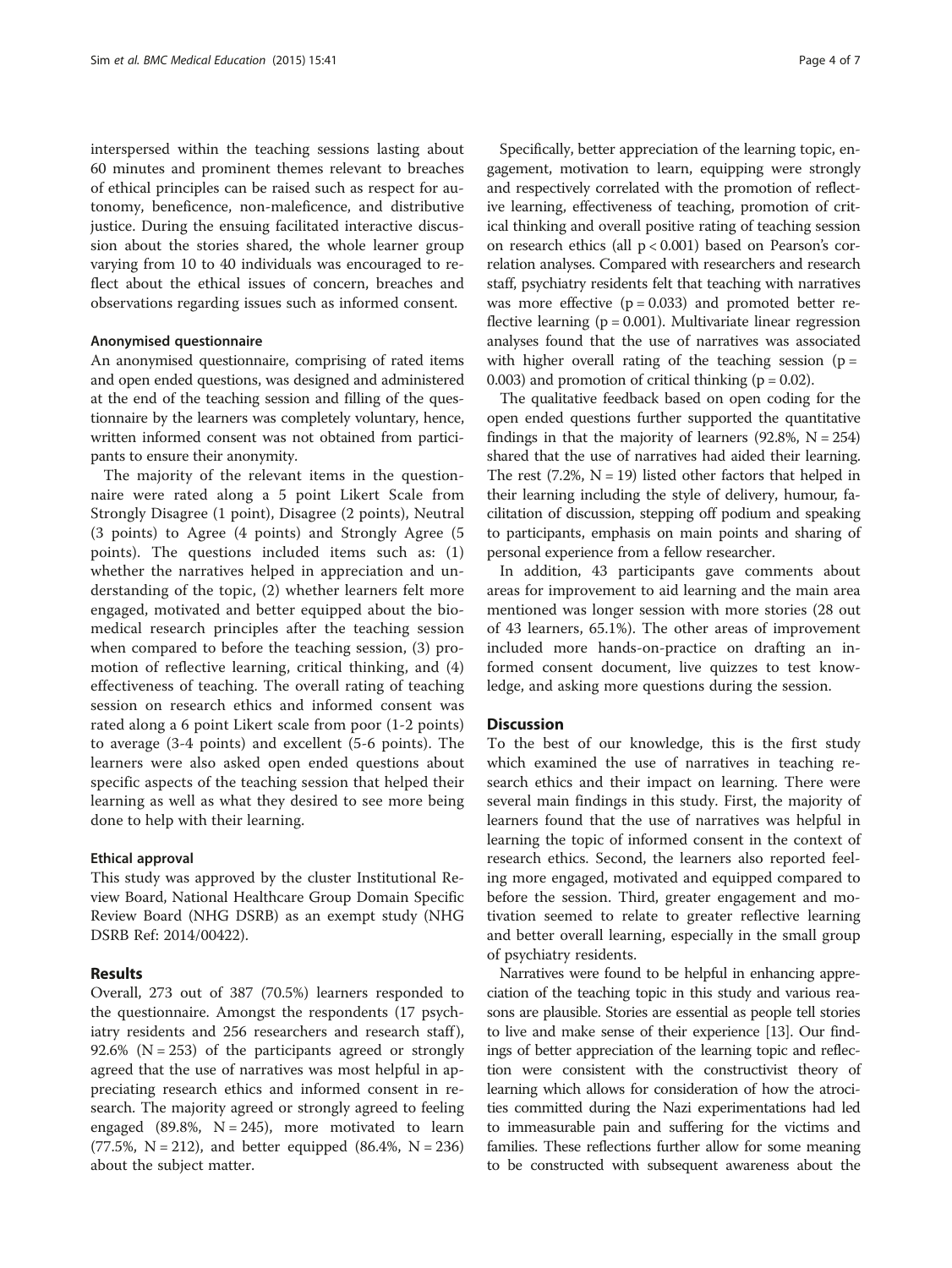measures that were taken in order to protect vulnerable populations in research. In the narrative of the Tuskegee syphilis case study and consistent with constructivism, our findings of better appreciation and overall learning reminded the learner about the need to reflect upon the issue of respect for the person and human subject in the observational cohort study as well as the vulnerability of special populations thus requiring better care and explanation of the details and implications of the study [\[9](#page-5-0)]. Furthermore, narratives can give clarity about the relevant biomedical issues of concern without oversimplifying the nature of the circumstances or complexity of daily lives in the different societies for the learner [\[14,15\]](#page-5-0). The story of Henrietta Lacks must be read and heard in the context of the research scene in 1930s when consent may not be so widely discussed and the future use of any biopsied biological tissues may be taken for granted then. The severity of her cervical cancer, concerns about her family, treatment regimens and prognosis and other issues could be further explored and meaning derived from these discussions.

We found that these narratives better engaged and motivated the learners in their process of learning. This may be explained using needs reduction theory in pointing out the gap in the knowledge and experience of the learner between what they ought to know and what they know [[3](#page-5-0)]. In this aspect, the narratives can highlight to the learner the background to the development of the various codes of research conduct or reports such as the Nuremberg Code, Declaration of Helsinki, Belmont report and set a yardstick to be measured against their understanding of the history of biomedical research ethics. The discrepancy between what ought to be known and what is known can spur the learner towards knowing and appreciating more about research ethics. In terms of engagement, there are several learner factors influencing the decision to pursue the topic of interest which were related to the

expectation of enhanced understanding of biomedical research (expectancy), ability of activity to improve functioning as a biomedical researcher (instrumentality), and overall personal satisfaction (valence) in the learner [[4](#page-5-0)].

In addition, we found that the use of narratives encouraged reflective learning and critical thinking in the learners within the session. This is congruent with earlier medical literature which expounded on the ability of narratives to increase the empathy, trust, reflection as well as professionalism of the learners [\[6](#page-5-0)]. This may be used in reflective writing which involves processes such as interpretation, reasoning, comparisons and contrasts. It has been thought that there should be narrative humility and an avoidance of summarizing and making moral judgements at the end of the story as this may affect the wholistic nature of narratives via oversimplification, overgeneralization or judgementalism [\[16](#page-5-0)].

Overall, how do narratives aid the learning and teaching of research ethics? We present one possible pathway which is supported by our findings and anchored by different learning theories (refer Figure 1). Medicine and biomedical research involves people (including patients, healthy controls, caregivers, therapists, researchers) and hence they are intimately related to the storytelling enterprise. The use of narratives evokes the humanism in the learner and their relationships in the learning of medicine and biomedical research. The discrepancy highlighted by the use of narratives between what ought to be known and what is known in the learner stimulates interest in the teaching topic [\[3](#page-5-0)]. The perceived ability to fill the gap in knowledge and fulfill the desirable goals of instrumentality (performance), valence (personal satisfaction), and expectancy (perception of teaching filling the gap) enhances the engagement in the learning process [\[4](#page-5-0)]. The better motivation and engagement facilitates understanding and reflective learning as the content of the narratives were considered,

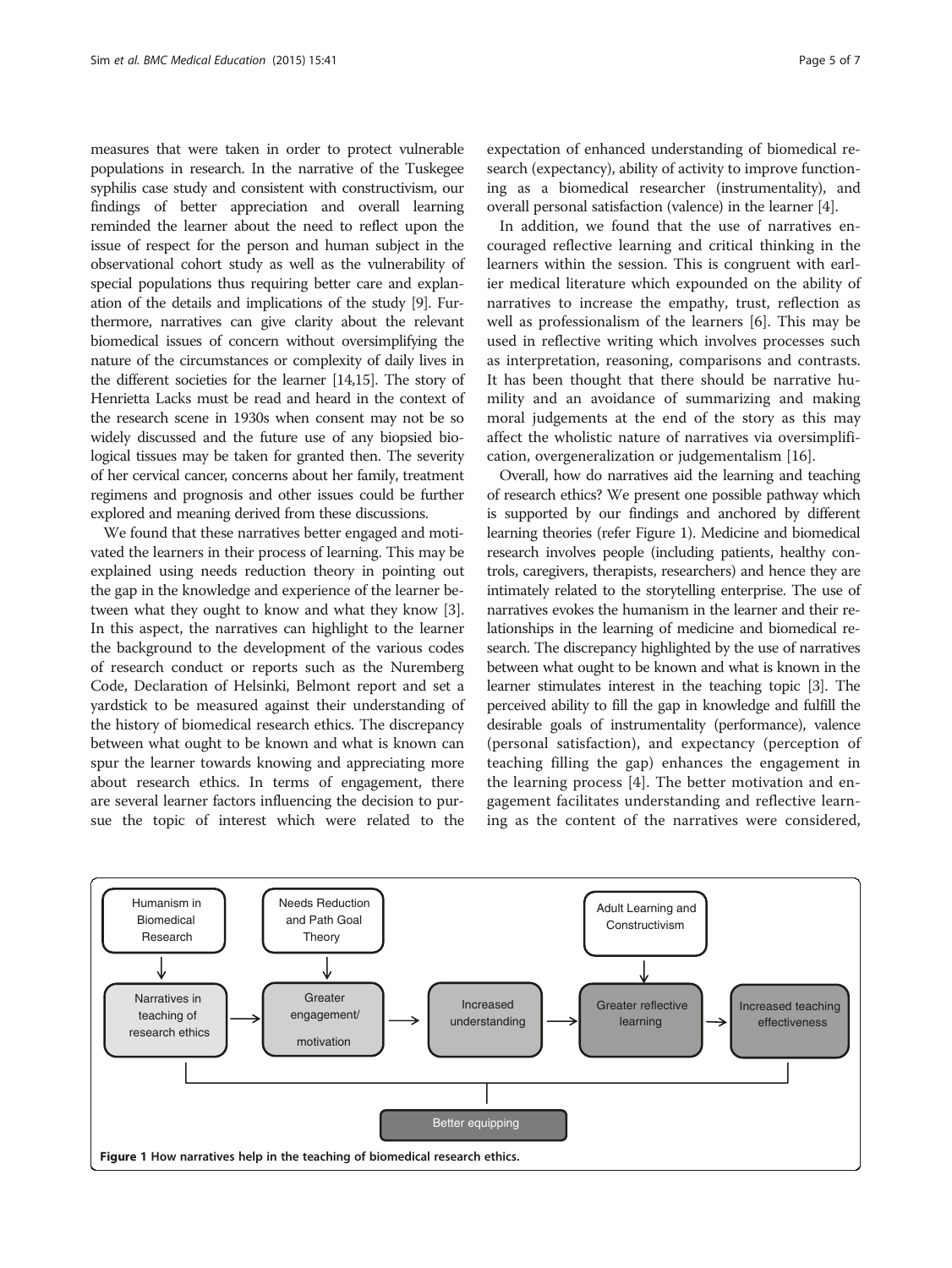<span id="page-5-0"></span>compared, contrasted, and interpreted with convergence of meaning.

We found that the use of narratives was especially helpful for the psychiatry residents in terms of promoting reflective learning and teaching effectiveness which can be consistent with earlier work in this area. Narratives allow the learner to attend to the human voice behind what is told and allows the person behind the bioethical principles to appear which aligns with psychiatry training focussing on first listening to the patient [11]. In the clinical context, narratives rehumanises clinician investigator-patient relationships in the context of research which psychiatry residents could identify with during their residency training [[17](#page-6-0)]. Charon had proposed that the use of narratives promotes narrative competence as it promotes the ability to acknowledge, absorb, interpret and act on the stories, and thus engendering empathy, trust, reflection and professionalism in the learners [6].

There are limitations to the use of narratives in the teaching of research ethics based on earlier readings. Stories can be indeterminate and narratives in research ethics cannot provide formulaic prescriptions and provide clear procedures to aid decision making in all cases of research [[18\]](#page-6-0). For example, the issues highlighted by the Tuskegee syphilis study about respect for autonomy and vulnerable populations need to be adapted in our understanding of genetic research using genome wide association tests in the era of personalized medicine. In the context of such potential altruistic databases, issue about confidentiality of data may not necessarily be neglected. In addition, narratives may conceal as much as they reveal about the characters in the stories [[19](#page-6-0)]. There is thus a need for accountability and to be as factual as possible in terms of preparing the narrative for teaching research ethics. Narratives can invoke pain and suffering as much as alleviate fears, secrecy, loss and death. There may be concerns about re-victimisation of the characters involved and hence there is a need to protect confidentiality of persons involved in the stories and to get permission if necessary. There may be learners who do not prefer learning via narratives and prefer facts and figures to sharing of stories [[20\]](#page-6-0).

Future work will want to look at refining the appropriate use of narratives and type of narratives for different learning needs within research and clinical settings. Developing a practical framework can also increase learning satisfaction. One model of such narrative inquiry in the context of research ethics could follow the framework of Charon [[21](#page-6-0)]. The framework includes following a narrative thread, tolerating ambiguity, adoption of multiple and contradictory points of view, entering narrative's reality and understanding how reality is making sense, seeing the use of image and metaphor and increasing imagination and listening skills.

#### Conclusion

In conclusion, we found that the use of narratives can enhance the appreciation of biomedical research ethics and informed consent, engagement of learners, and address underlying motivational factors behind learning. Medicine including biomedical research is about people and patients, thus it is a story telling enterprise [\[22](#page-6-0)]. Narratives can enliven bioethical principles, allows insight, shape bioethical principles, and can be useful for teaching proper attitudes and values in the conduct of biomedical research.

#### Competing interests

The authors declare that they have no competing interests.

#### Authors' contributions

KS conceived of the study, and all three authors participated in its design and coordination. KS and MYS performed the statistical analysis. KS and DN drafted the manuscript. All authors read and approved the final manuscript.

#### Acknowledgements

The authors would like to thank all participants and staff involved for their support of this study.

#### Author details

<sup>1</sup>Department of General Psychiatry, Institute of Mental Health, 10 Buangkok View 539747, Singapore. <sup>2</sup>Research Division, Institute of Mental Health, 10 Buangkok View 539747, Singapore. <sup>3</sup> Health Professions Education program, [Center for Interprofessional Studies and Innovation](http://www.mghihp.edu/academics/center-for-interprofessional-studies-and-innovation/default.aspx), Massachusetts General Hospital Institute of Health Professions, Charlestown Navy Yard, 36 First Avenue, Boston, MA 02129-4557, USA.

#### Received: 16 July 2014 Accepted: 25 February 2015 Published online: 10 March 2015

#### References

- 1. Knowles M, Holton E, Swanson R. The adult learner. Burlington: Elsevier; 2005. 2. Bruner J. Towards a theory of instruction. Cambridge: Harvard University
- Press; 1966. 3. Knox AB. Influences on participation in continuing education. J Cont Educ
- Health Prof. 1990;10(3):261–74.
- 4. Fox RD, Miner C. Motivation and the facilitation of change, learning and participation in educational programs for health professionals. J Cont Educ Health Prof. 1999;19(3):132–41.
- 5. Connelly FM, Clandinin DJ. Stories of experience and narrative inquiry. Educ Res. 1990;19(5):2–14.
- 6. Charon R. The patient-physician relationship. Narrative medicine: a model for empathy, reflection, profession, and trust. JAMA. 2001;286(15):1897–902.
- 7. Halpern J. Narratives hold open the future. Hastings Cent Rep. 2014;44(1 Suppl):S25–7.
- 8. Higgs R. The contribution of narrative ethics to issues of capacity inpsychiatry. Health Care Anal. 2004;12(4):307–16.
- 9. Frank AW. Letting stories breathe: a socio-narratology. Chicago: The University of Chicago Press; 2010.
- 10. Mattingly C, Lutkehaus NC, Throop CJ. Bruner's search for meaning: a conversation between psychology and anthropology. Ethos. 2008;36(1):1–28.
- 11. Churchill L. Narrative awareness in ethics consultations: the ethics consultant as story-maker. Hastings Cent Rep. 2014;44(1 Suppl):S36–9.
- 12. Armstrong EG, Barsion SJ. Using an outcomes-logic-model approach to evaluate a faculty development program for medical educators. Acad Med. 2006;81(5):483–8.
- 13. Didion J. The white album. New York: Simon & Schuster; 1979.
- 14. Levi-Strauss C. Myth and meaning, More lost Massey lectures: recovered classics from five great thinkers. 1sth ed. Toronto, ON: House of Anansi Press; 2008.
- 15. Brody H, Clark M. Narrative ethics: a narrative. Hastings Cent Rep. 2014;44(1 Suppl):S7–11.
- 16. DasGupta S. Narrative humility. Lancet. 2008;371(9617):980–1.